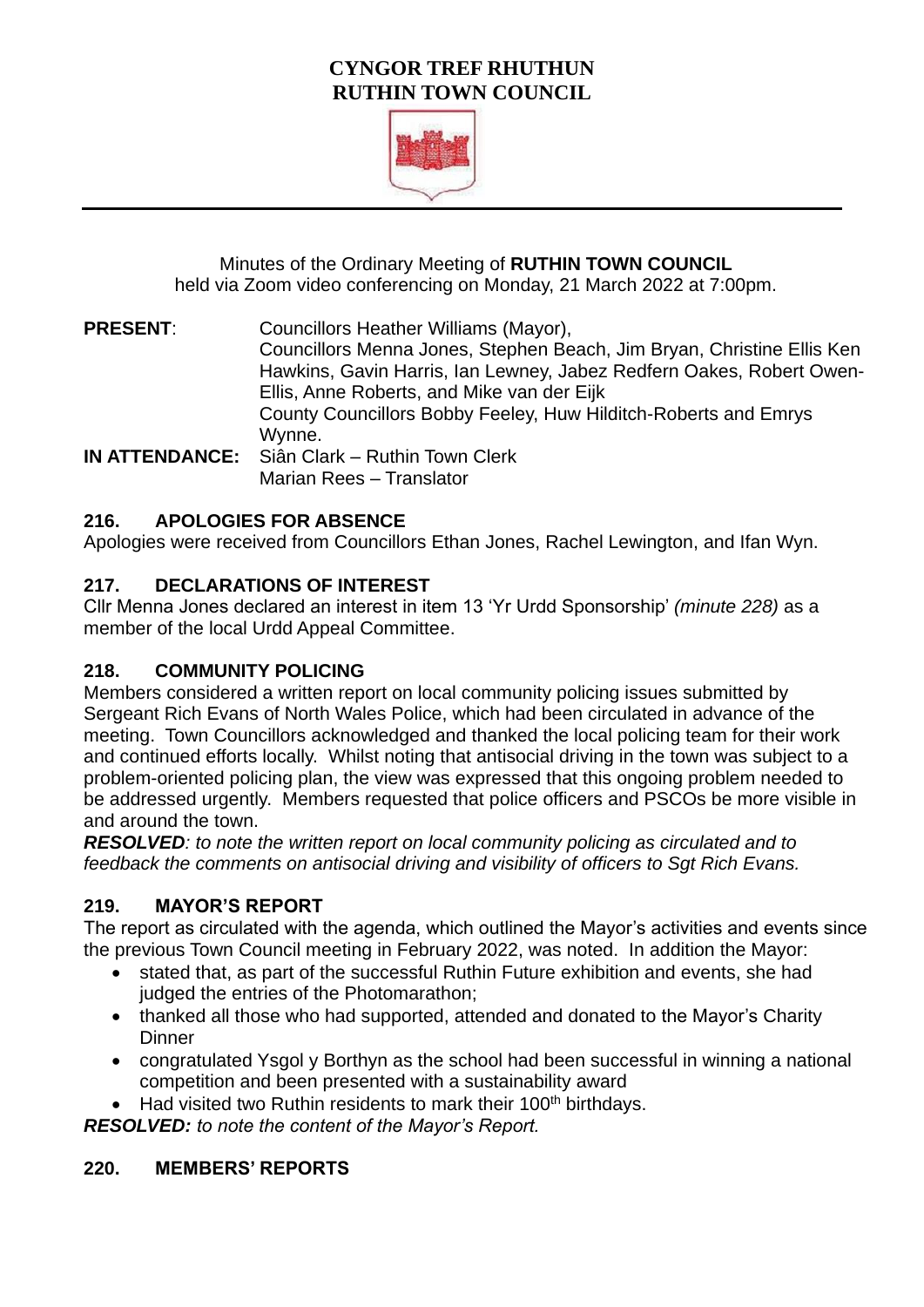Members considered the Members' Reports as circulated with the agenda.

Cllr Robert Owen-Ellis raised concerns of local Market Street residents of bus fumes emitting from stationary buses and of the public's use of resident parking bays in the street. Local County Councillors stated that they would raise the concerns with the relevant Council Officers.

*RESOLVED: to note the content of the Member's Reports.*

## **221. RUTHIN COUNTY COUNCILLORS REPORT**

The report of the Ruthin County Councillors as circulated with the agenda was noted. In addition Members were advised that all Unitary Councils in Wales were on red alert to support Ukrainian refugees and the County Council was working hard to prepare to host refugees, as and when needed.

*RESOLVED: to note the content of the Ruthin County Councillors report.*

# **222. MINUTES OF THE PREVIOUS ORDINARY MEETING**

*RESOLVED: that the minutes of the meeting held on 21 February 2022 be confirmed as a correct record.* 

### **223. MATTERS ARISING**

*Minute 198 – Levelling Up Fund:* Confirmation of the submission date for submitting the Clwyd West Constituency bid to the Levelling Up Fund was still awaited.

# **224. MINUTES OF THE PLANNING AND DEVELOPMENT COMMITTEE**

Members considered the minutes of the meeting held on 7 March 2022.

*RESOLVED: to receive the minutes of the Planning and Development Committee held on 7 March 2022.* 

### **225. MINUTES OF THE AMENITIES COMMITTEE**

Members considered the minutes of the meeting held on 7 March 2022. *RESOLVED: to receive the minutes of the Amenities Committee held on 7 March 2022.* 

#### **226. CONTRACTS: (i) GRASS CUTTING 2022 AND (ii) WATERING OF PLANTERS 2022**

Consideration was given by Members to the following recommendations of the Amenities Committee for the awarding of contracts in respect of grass cutting and watering of planters:

- *(i) that the Town Council accepts the price for grass cutting from Llanfwrog CIC at a cost of £3,828.06; and*
- *(ii) that the Town Council accepts the price for watering the planters from J and C Brimble at a cost of £4,664.00*

*RESOLVED: that Ruthin Town Council:*

- *(i) accepts the price for grass cutting from Llanfwrog CIC at a cost of £3,828.06; and*
- *(ii) accepts the price for watering the planters from J and C Brimble at a cost of £4,664.00.*

### **227. DOCUMENT SCRUTINY GROUP**

Confirmation was provided to Members that the Document Scrutiny Group had met to consider formal responses to two consultation documents (i) 'The Denbighshire We Want 2022-2027 – Corporate Plan' and (ii) 'Consultation on the Local Government and Elections (Wales) Act 2021: Community and Town Councils statutory guidance'. Responses to both consultations had been submitted from Ruthin Town Council. Members were advised that from 2022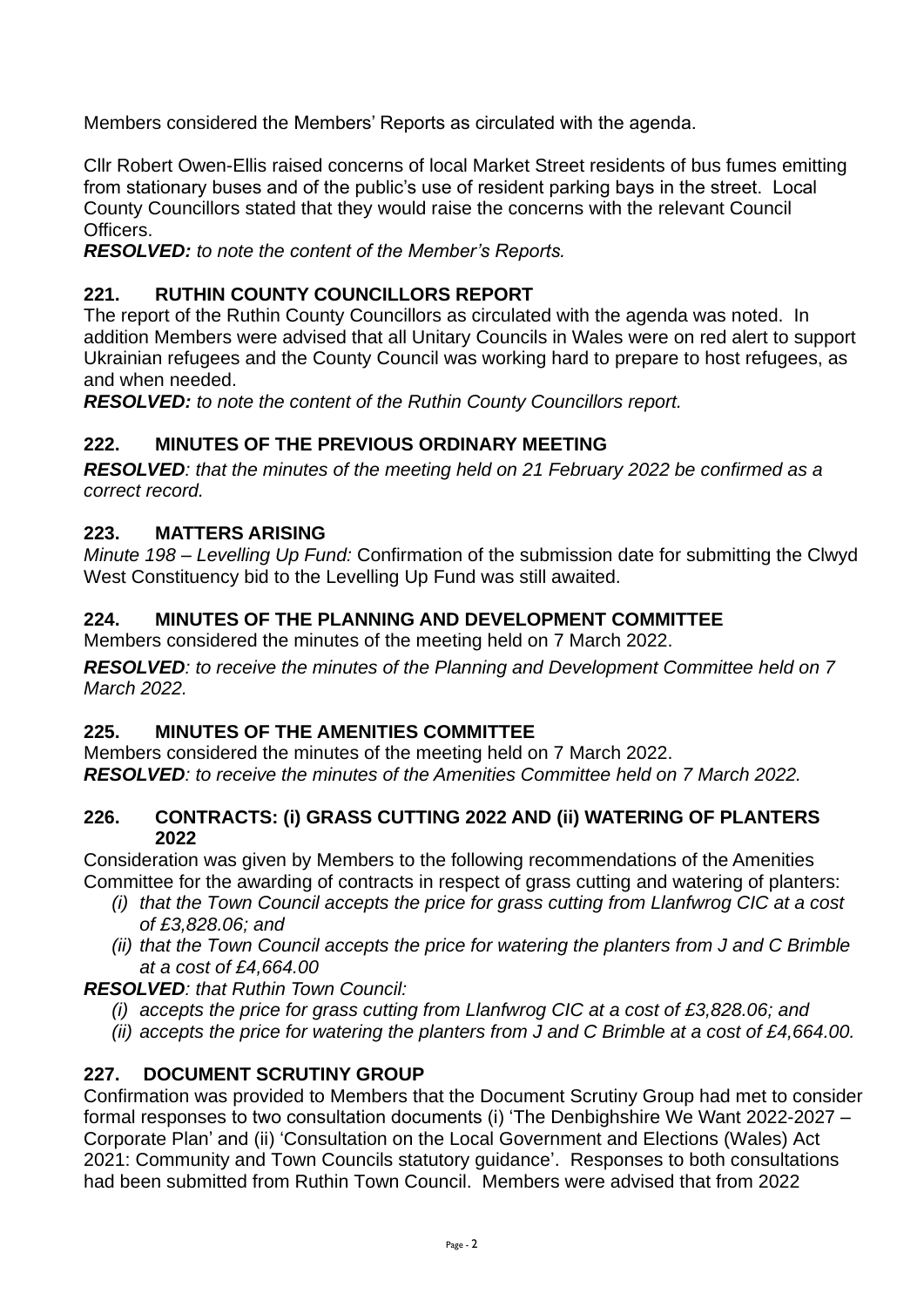requirements included an Annual Report and training plans for all Town and Community Councillors.

*RESOLVED: to note that responses to both consultations had been submitted from Ruthin Town Council.*

# **228. YR URDD – SPONSORSHIP**

The Town Clerk provided clarification to Members on the particulars of the £10,000 sponsorship provided by Ruthin Town Council to the Urdd Eisteddfod 2022, the details of which had been circulated. Members had tasked the Clerk to liaise with the Urdd to ascertain possible additional sponsorship opportunities. An option offered by the Urdd was the opportunity to have a 50" screen in the Arts and Crafts Pavilion to display a media presentation showcasing Ruthin, for a £500 sponsorship, for the whole of the Eisteddfod week. A video, once produced, could be used as a promotional tool within the town and on the website. Members were keen to progress the option outlined and requested that a report outlining costings for media production be presented to the next meeting.

*RESOLVED: (i) that the details of the £10,000 sponsorship from Ruthin Town Council to the Urdd Eisteddfod, be noted; and (ii) potential costings for media presentation showcasing Ruthin be presented at the next meeting.*

# **229. NOMINATIONS FOR MAYOR AND DEPUTY MAYOR**

Members were requested to put forward nominations for the role of Mayor for the 2022-23 civic year. Councillor Menna Jones was nominated as Mayor, proposed by Councillor Stephen Beach and seconded by Councillor Gavin Harris. There were no further nominations and it was *RESOLVED: that Councillor Menna Jones be nominated as Mayor of Ruthin for the 2022-23 civic year.*

Members were requested to put forward nominations for the role of Deputy Mayor for the 2022-23 civic year. Councillor Anne Roberts was nominated as Deputy Mayor, proposed by Councillor Christine Ellis, seconded by Councillor Jim Bryan. There were no further nominations and it was

*RESOLVED: that Councillor Anne Roberts be nominated as Deputy Mayor of Ruthin for the 2022-23 civic year.* 

### **230. NATIONAL SALARY PAY AWARD 2021/22**

The Town Council received the agreed and published National Salary Pay Award 2021/22 which had been confirmed as 1.75% on 2 March 2022, backdated to 1 April 2021. *RESOLVED: to note the agreed National Salary Pay Award 2021/22 had been confirmed as 1.75% and backdated to 1 April 2021.*

### **231. FINANCIAL STATEMENT**

Members received the financial statement for the period ending 28 February 2022. *RESOLVED: to accept the financial statement of the period ending 28 February 2022.*

### **232. ACCOUNTS FOR PAYMENT**

*RESOLVED: that payment of the following items be approved.*

| <b>OB</b> | <b>Marian Rees</b>     | Translation services - February 2022                                   | $\star$ | £281.21 |
|-----------|------------------------|------------------------------------------------------------------------|---------|---------|
| <b>OB</b> | Hill & Roberts         | Accountancy and Payroll Services - March<br>2022                       | $\star$ | £240.00 |
| <b>OB</b> | <b>RIG Joinery Ltd</b> | Sign for the Old Courthouse (part of Covid-<br>19 WG Grant submission) | $\star$ | £75.80  |